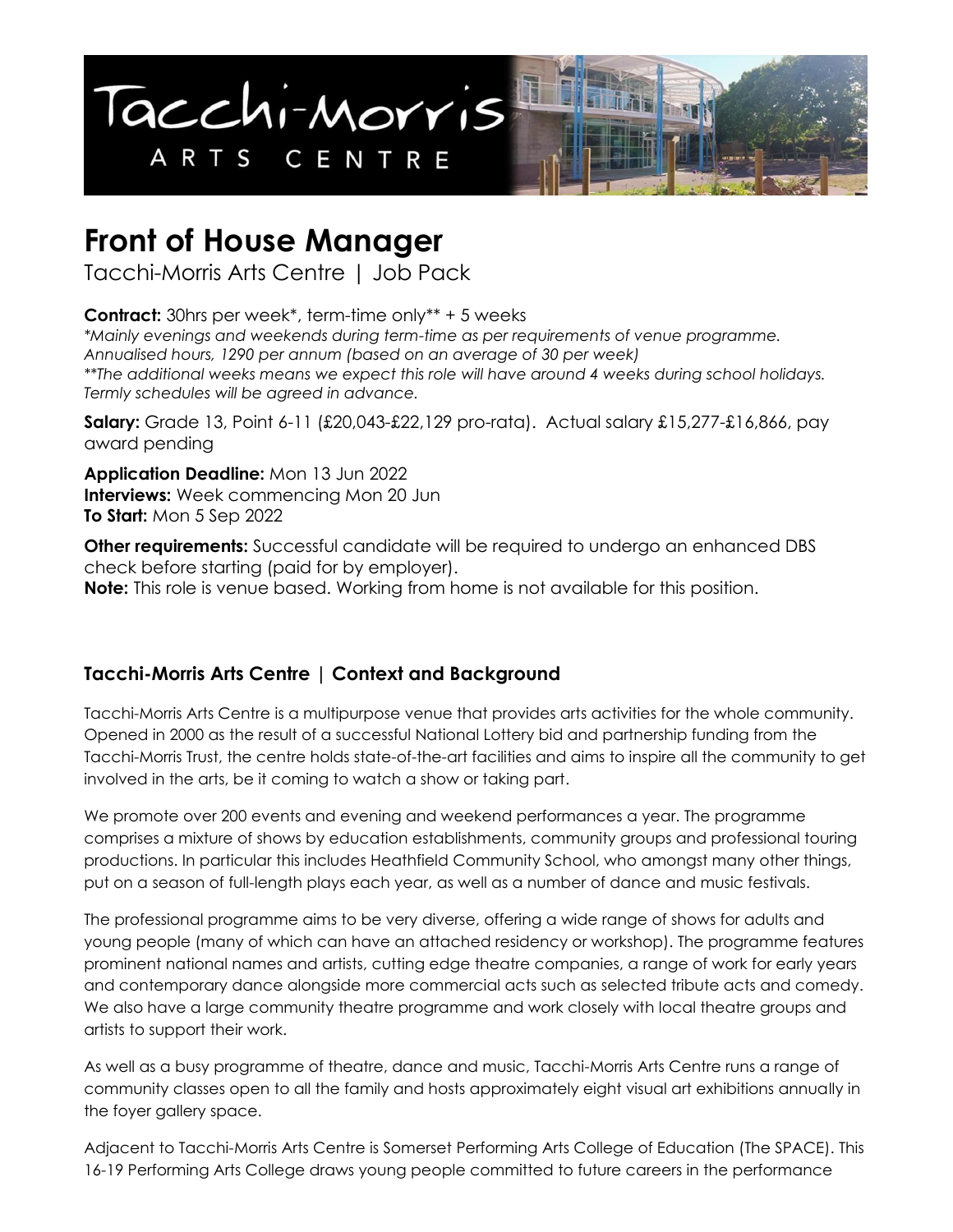# Tacchi-Morris

sector. The SPACE provides further scheduling and performance opportunities and we host their annual full-scale musical as well other regular festivals such as SPACE Fest.

We believe involvement in the arts is not only a great way to have fun and breed creativity but also a means for exploring what it means to be human. Our work as part of Heathfield Community School and The SPACE (as well as with other local secondary and primary schools and colleges) and with the wider community has shown us the value of the arts in developing skills and raising attainment, in challenging ideas and the world around us, in improving health and well-being and in building confidence and selfesteem.

A joint agreement exists between Heathfield Community School, the Tacchi-Morris Trust and Somerset County Council which governs the use of the building. Tacchi-Morris Arts Centre was developed through support from Kathleen Tacchi-Morris and continued support from the Tacchi-Morris Trust and Heathfield Community School. Core to the centre's existence is continuing the legacy of pacifism that echoed throughout Kathleen Tacchi-Morris' work and life.

## **Staffing**

The Centre itself has a small dedicated staff consisting of:

- Centre Director
- Box Office and Community Classes Manager
- Finance & Administration Assistant
- Marketing Officer
- Technical Manager
- Technical Apprentice
- Duty Technicians (Casual)
- Back of House Volunteers
- Front of House Manager
- Front of House Duty Managers & Supervisors (Casual)
- Front of House Volunteers

We have a wonderful, invaluable team of volunteers – some 40 adults and 20 young people – who assist with front of house responsibilities and in return get to have fun, work in a bustling theatre and see shows for free. In addition, our Community Classes programme is made up of excellent Classes Tutors who deliver high quality sessions.

The Centre works in partnership with Heathfield Community School and is greatly aided by:

- Access to the whole superstructure of the school for various services e.g. personnel services, legal services, resources and reprographics, cleaning/caretaking, but more importantly there is a huge pool of human resources. There is a large creative team of teachers and support workers, all of whom are part of the Centre's mission.
- Heathfield Community School's commitment to all children following an arts-based course throughout their school life and having access to diverse range of professional arts experiences. This entitlement is underpinned by the Heathfield Community Arts Plan which guides programming.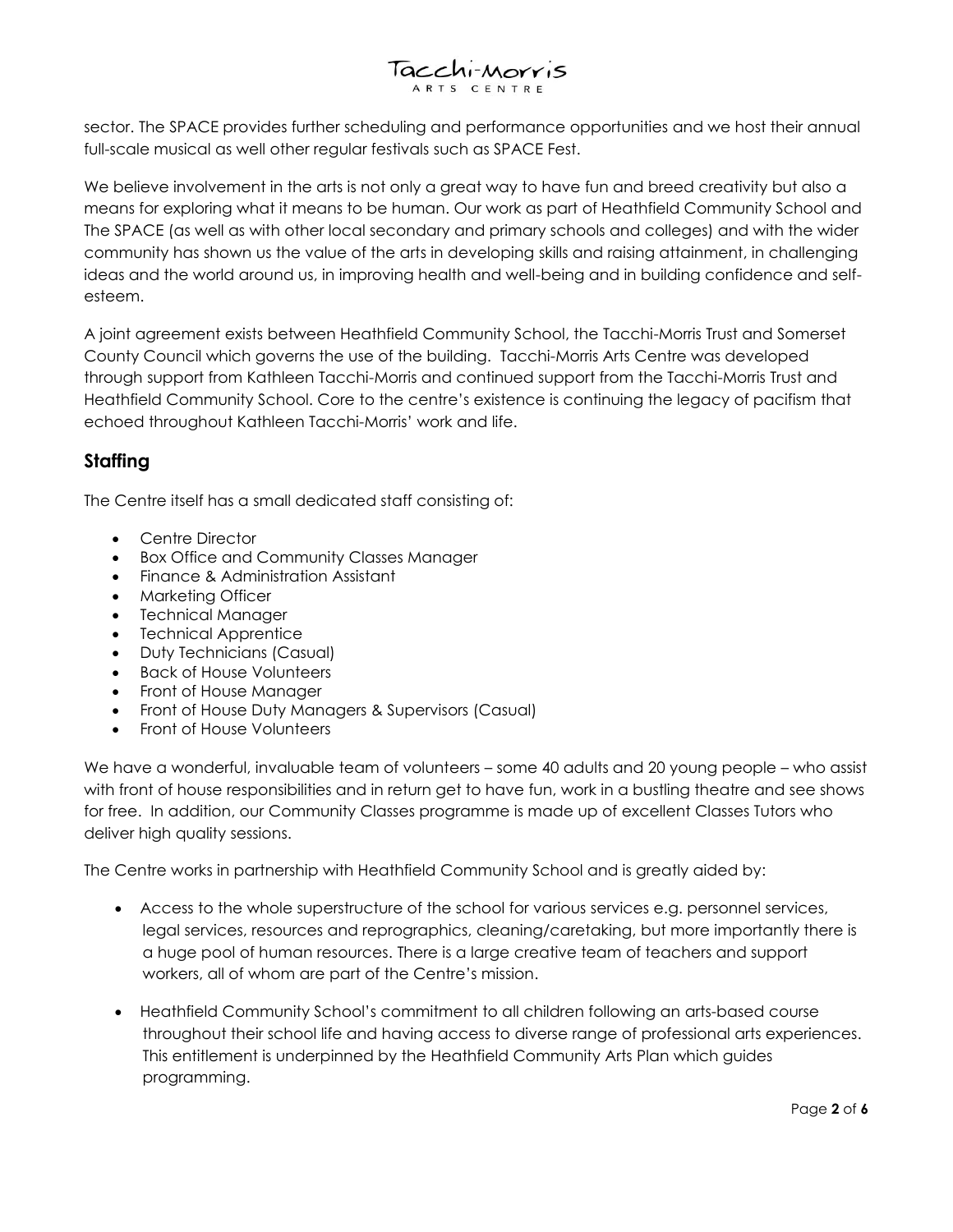

# **Front of House Manager | Job Description**

#### **Reports to:** Centre Director

**Responsible for:** Casual Front of House Duty Managers, Front of House Supervisors, Front of House Volunteers

#### **Purpose of the Role**

The Front of House Manager is a new role within the arts centre and is responsible for ensuring the smooth running of the Front of House operations for all events, shows, functions and classes. Essential to this is maintaining the strong relationships and community of our volunteer team. The Front of House Manager is also charged with maximising income from the Front of House food and beverage offer. This position is crucial to the success of the Tacchi-Morris Arts Centre's vision.

#### **Responsibilities**

#### **Front of House Management**

- Create a positive, friendly work environment for Front of House staff and volunteers.
- Ensure the smooth running of events Front of House, maintaining customer care and confidence, and providing a high level of customer experience.
- Increase Front of House income by developing and improving the beverage and food offer for customers.
- Order and manage stock levels, ensure regular stock takes are being carried out and accurate sales records are maintained.
- Manage all cash floats, petty cash and change orders in conjunction with the Finance and Administration Assistant.
- Ensure tills are up-to-date in line with price changes and any issues are rectified.
- Deal with customer enquiries and feedback and adopt a positive approach to problem solving and to resolve any issues in a timely and satisfactory manner.
- Assist the Centre Director in ensuring entertainment licensing, Fire Safety and Health & Safety legislation/regulations for places of entertainment are observed at all times.
- Maintain a safe and welcoming environment for all customers, hirers and promoters.
- Ensure all building defects are promptly reported for early rectification.
- Line manage the Front of House staff and volunteers.
- Ensure accurate Front of House departmental team administration to include annualised hours, sickness reporting and Front of House staff/volunteer rotas.
- Recruit and oversee the training of the Front of House staff and volunteers, motivating the team to deliver an excellent customer experience and ensuring they are up-to-date with emergency evacuation and fire safety procedures.
- Arrange regular volunteer meetings and special events to maintain volunteer engagement.
- Attend weekly/bi-weekly Operations meetings.

#### **Duty Management**

- Undertake the large majority of Duty Management shifts.
- Be in charge of the building whilst Duty Manager, assuming responsibility for the health & safety of all individuals on the premises. Ensuring safe evacuation of the building in the event of an emergency, and liaising with emergency services as required.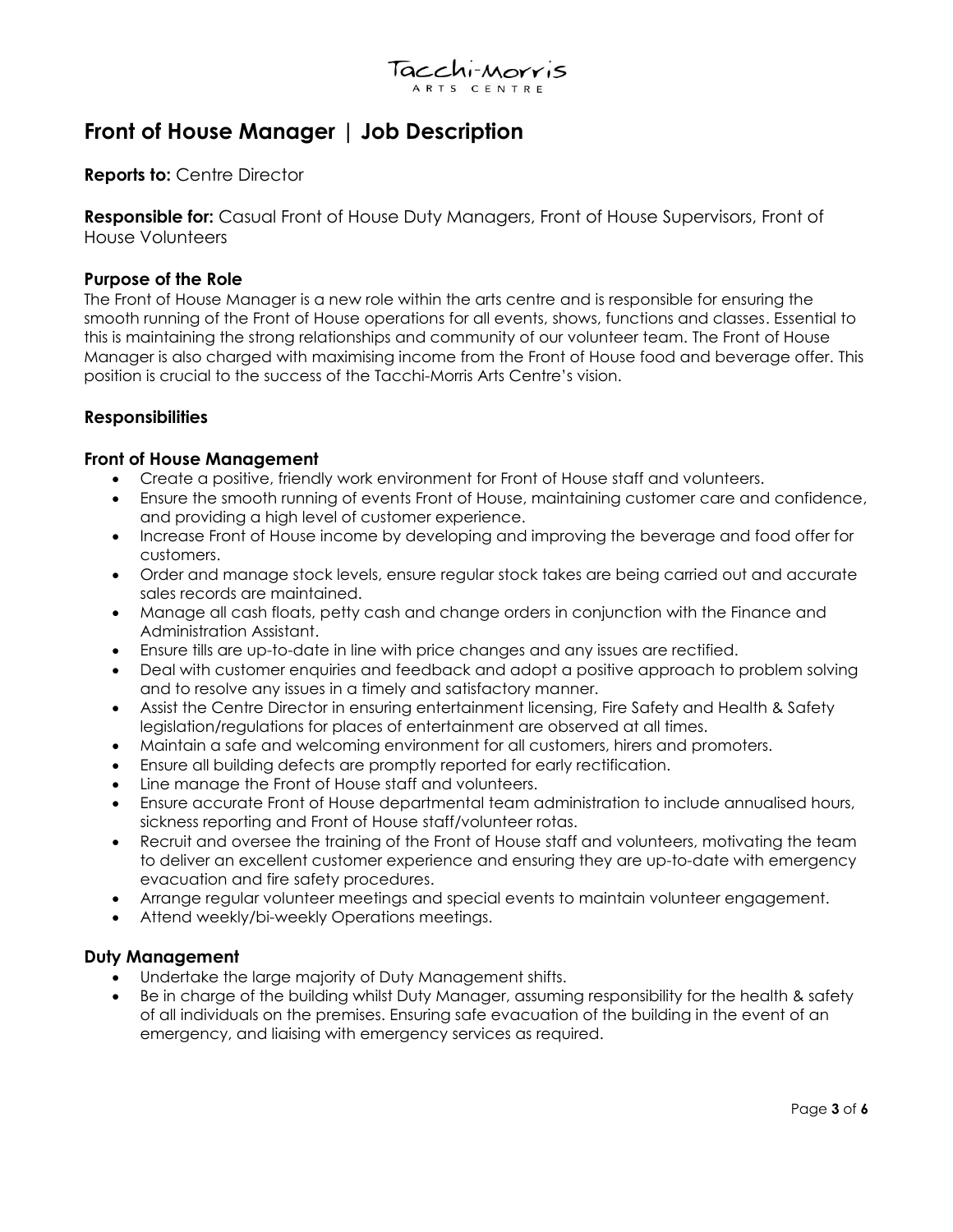#### Tacchi-Morris ARTS CENTRE

#### **Duty Management (continued)**

- Ensure an effective Front of House operation when on duty and that the programme of events runs smoothly, safely and to a high level of customer experience.
- Liaise pre-show with incoming performance companies, promoters, hirers, producers as needed.
- Ensure that all Front of House staff/volunteers have pre-show/event briefings that includes fire safety and fire evacuation.
- Ensure that all Front of House floats are securely kept, daily cash receipts are reconciled and daily reporting paperwork completed maintaining accurate records at all times.
- Allocate appropriate tasks for the Front of House team during events, supporting and assisting when appropriate.
- Ensure cleaning procedures for equipment and areas Front of House are being maintained.
- Be a designated keyholder, opening and closing the building as required when on shift.

#### **Other**

- Provide Front of House for conference/room hire events. Liaise with conference bookers to ensure all requirements are met for the smooth running of their event.
- Develop a programme of events/clubs/activities in the bar on non-show nights (Open Mics, Quizzes etc.)
- Undertake any necessary and relevant training in relation to the role.
- Any other duties as reasonably requested.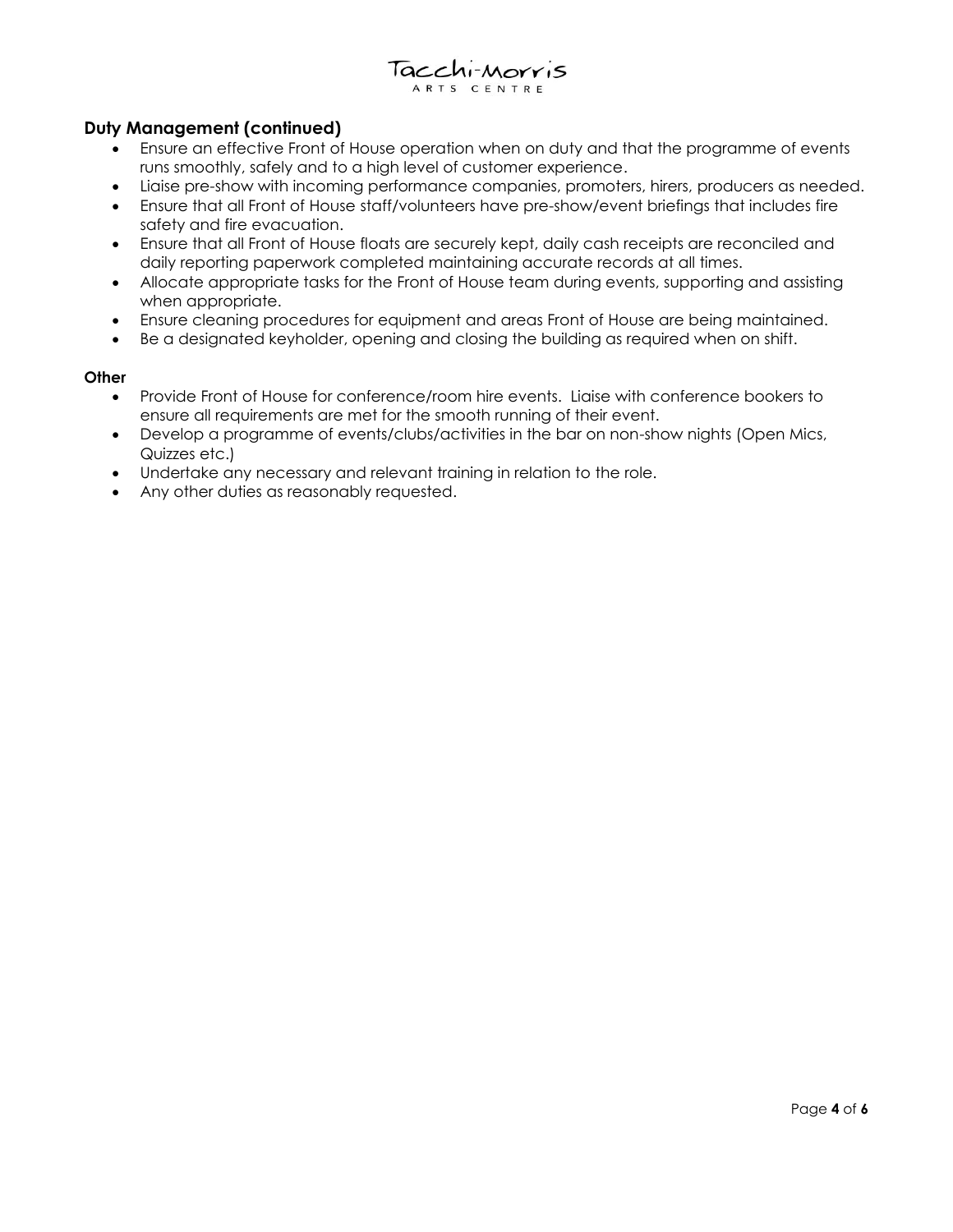### Tacchi-Morris ARTS CENTRE

# **Front of House Manager | Person Specification**

|                         | <b>Essential</b>                                                                                                                                                                                                                                                                                                                                                                                                                                                                                                                                                                                                                                                            | <b>Desirable</b>                                                                                                                                                                                                        |
|-------------------------|-----------------------------------------------------------------------------------------------------------------------------------------------------------------------------------------------------------------------------------------------------------------------------------------------------------------------------------------------------------------------------------------------------------------------------------------------------------------------------------------------------------------------------------------------------------------------------------------------------------------------------------------------------------------------------|-------------------------------------------------------------------------------------------------------------------------------------------------------------------------------------------------------------------------|
| Qualifications          | GCSE English & Maths, grade c/4 or higher                                                                                                                                                                                                                                                                                                                                                                                                                                                                                                                                                                                                                                   |                                                                                                                                                                                                                         |
| Experience              | Experience of delivering excellent customer<br>$\bullet$<br>service.<br>Proven team leadership experience.<br>Experience of event coordination.<br>Experience of managing teams of casuals and<br>$\bullet$<br>volunteers.<br>Hands on experience and working knowledge of<br>stock control<br>Bar experience and a familiarity with venue<br>alcohol licensing.                                                                                                                                                                                                                                                                                                            | Proven track record in<br>$\bullet$<br>Front of House<br>management in a live<br>entertainment venue,<br>delivering a high level<br>of customer<br>experience.<br>Experience of Box<br>Office and ticketing<br>systems. |
| Knowledge<br>and Skills | Numeracy and cash handling.<br>$\bullet$<br>Good IT skills including use of Microsoft Office<br>Ability to focus on tasks whilst in a busy and noisy<br>$\bullet$<br>environment.<br>Ability to lift and move<br>Ability to motivate and manage a team.<br>Knowledge and understanding of current Health<br>$\bullet$<br>& Safety legislation relating to live entertainment<br>venues<br>Willing and able to hold a personal license. (if<br>you do not have one already TMAC will support<br>you to obtain one)<br>Excellent verbal communication skills and good<br>written skills<br>Ability to communicating with multiple<br>stakeholders and a varied customer base. | First aider<br>$\bullet$<br><b>Current and Clean</b><br><b>Driving License</b>                                                                                                                                          |
| Qualities               | Passion for the arts and the work of the Tacchi-<br>$\bullet$<br>Morris Arts Centre.<br>Enjoys working with people of all ages in an<br>inclusive environment.<br>Creative problem solver and confident decision<br>maker.<br>Calm under pressure with a positive outlook.<br>A 'doer' and 'finisher'.<br>Strong team player, proactive, with a flexible<br>approach to work.<br>Absolute attention to detail.<br>Ability and confidence in managing<br>relationships with teams, treating differing views<br>with discretion and diplomacy.<br>Comfortable working independently.<br>Sense of humour.                                                                      |                                                                                                                                                                                                                         |